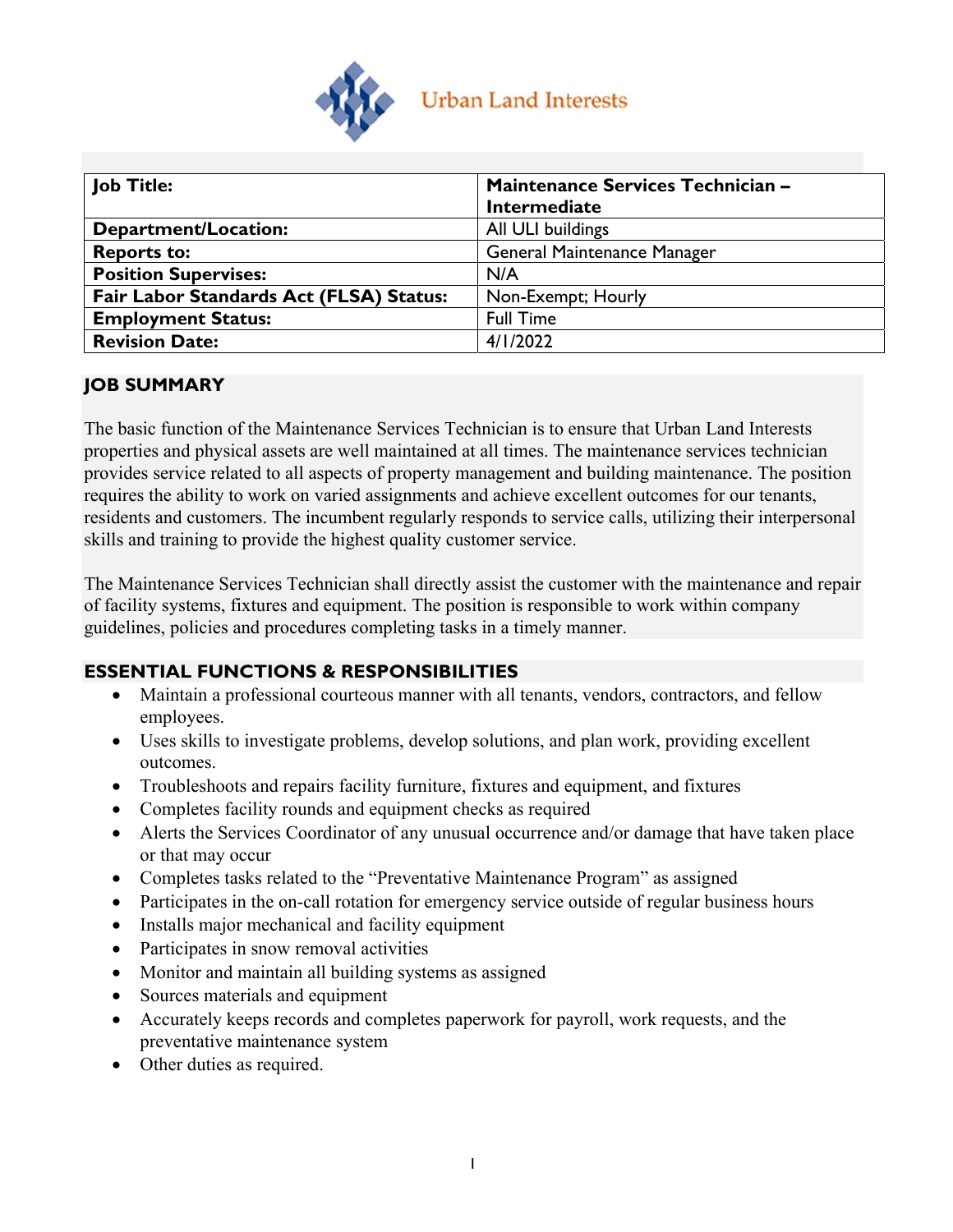

# **NONESSENTIAL FUNCTIONS & RESPONSIBILITIES**

- Teaches lower skill level team members
- Contributes to the capital planning for the portfolio
- Assist with lower skill level activities

### **JOB KNOWLEDGE, SKILLS & ABILITIES**

- General building maintenance practice and procedure
- Facility life safety code
- Pertinent department policies and procedures
- Customer service techniques
- Computer software such as Microsoft Office Suite
- After the orientation period, a working understanding of the ULI facility portfolio buildings and system.
- To follow ULI guidelines, policies and procedures
- Take direction from supervisors
- Develop skills and continuously advance ones knowledge
- Organize personal work and work space
- Research and interpret information building broad based knowledge of intricate building systems
- To read and interpret building plans and other documents
- Use a computer, and the internet to source information
- Understand manufactures suggested maintenance practice, manuals, and information
- Provide solutions to problems
- Troubleshoot and repair ULI properties and equipment
- Work in high places and climb ladders, work in confined spaces, and work in inclement weather conditions
- Adapt to changing work priorities; meet deadlines and schedules
- Maintain a work pace appropriate to a given workload
- Work effectively with frequent interruptions
- Work under pressure while maintaining composure during emergent situations
- Establish and maintain effective and harmonious working relationships with customers, tenants, fellow employees, and managers
- Maintains consistent, punctual and regular attendance
- Has a vehicle at their disposal for on-call and parts pick up
- Ability to lift 50 lbs. continuously and 70 lbs. occasionally.

# **EDUCATION/CERTIFICATION/LICENSURE**

- The position requires a high school diploma or GED and completed course work in industrial maintenance or similar field.
- A combination of education and demonstrated experience that will provide the knowledge, skills, and abilities to succeed in this position is required.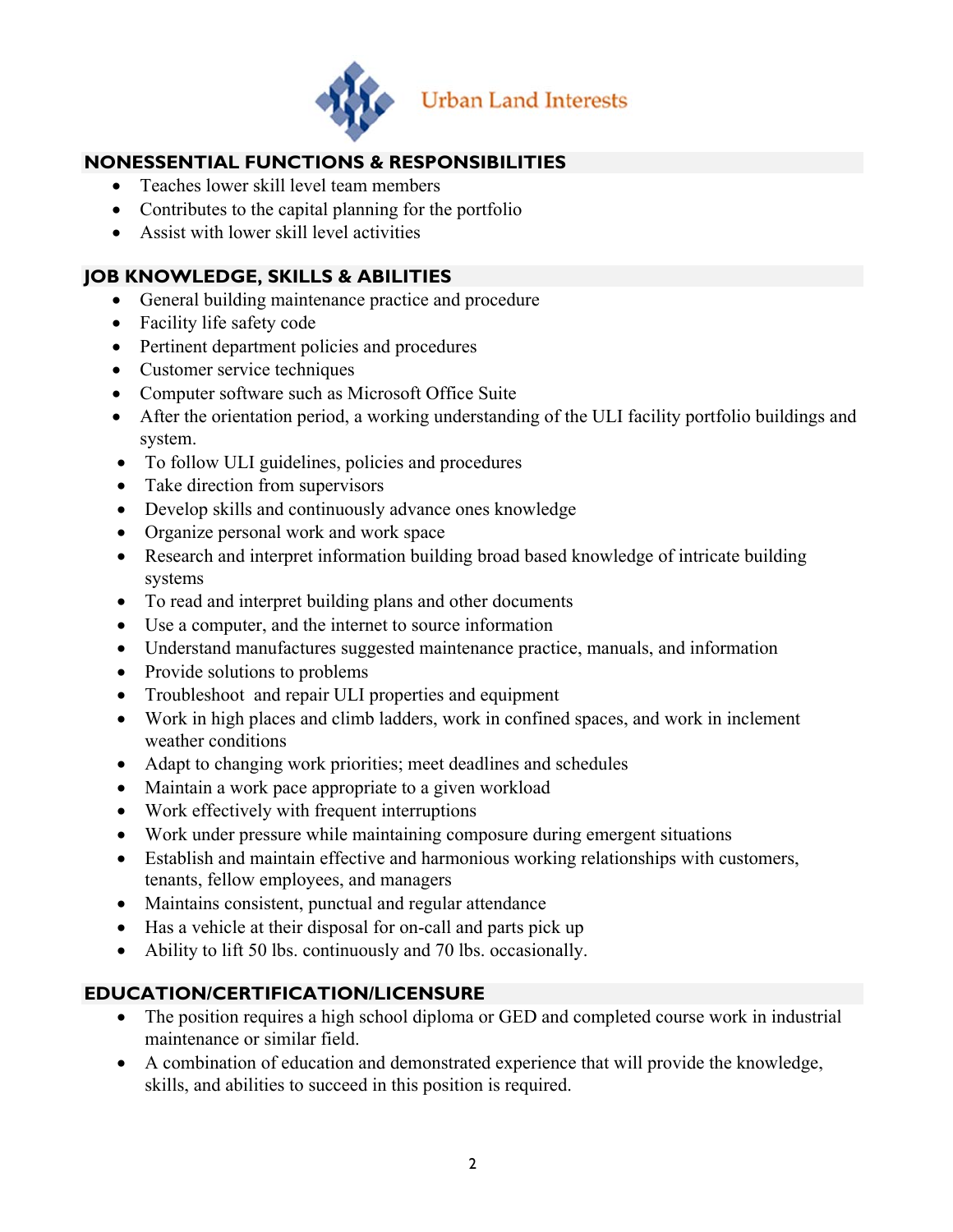

### **EXPERIENCE**

- 3 years of experience in facility maintenance, construction or skilled trade is required.
- For internal ULI candidates' education and experience requirements are reviewed and determined on a case by case basis.

### **WORKING CONDITIONS**

- Inclement weather, cold and hot temperatures, snow and rain
- Confined spaces
- Working at height on rooftops
- Dusty conditions
- Work in close proximity to machinery

### **PHYSICAL REQUIREMENTS**

|                     | <b>NOT</b><br><b>REQUIRED</b> | <b>OCCASIONALLY</b><br>(33%) | <b>FREQUENTLY</b><br>(66%) | <b>CONTINUOUSLY</b><br>(100%) |
|---------------------|-------------------------------|------------------------------|----------------------------|-------------------------------|
| <b>Standing</b>     |                               |                              |                            | X                             |
| <b>Walking</b>      |                               |                              | X                          |                               |
| <b>Sitting</b>      |                               |                              | X                          |                               |
| <b>Lifting</b>      |                               |                              | X                          |                               |
| <b>Carrying</b>     |                               |                              | X                          |                               |
| <b>Pushing</b>      |                               |                              | X                          |                               |
| <b>Pulling</b>      |                               |                              | X                          |                               |
| <b>Climbing</b>     |                               |                              | X                          |                               |
| <b>Balancing</b>    |                               |                              | $\mathsf{X}$               |                               |
| <b>Stooping</b>     |                               | X                            |                            |                               |
| <b>Kneeling</b>     |                               | $\times$                     |                            |                               |
| <b>Crawling</b>     |                               | X                            |                            |                               |
| <b>Reaching</b>     |                               |                              | X                          |                               |
| <b>Handling</b>     |                               |                              | $\times$                   |                               |
| <b>Speaking</b>     |                               |                              | $\boldsymbol{\mathsf{X}}$  |                               |
| <b>Hearing</b>      |                               |                              | X                          |                               |
| <b>Seeing</b>       |                               |                              |                            | X                             |
| <b>Color Vision</b> |                               |                              |                            | $\pmb{\times}$                |